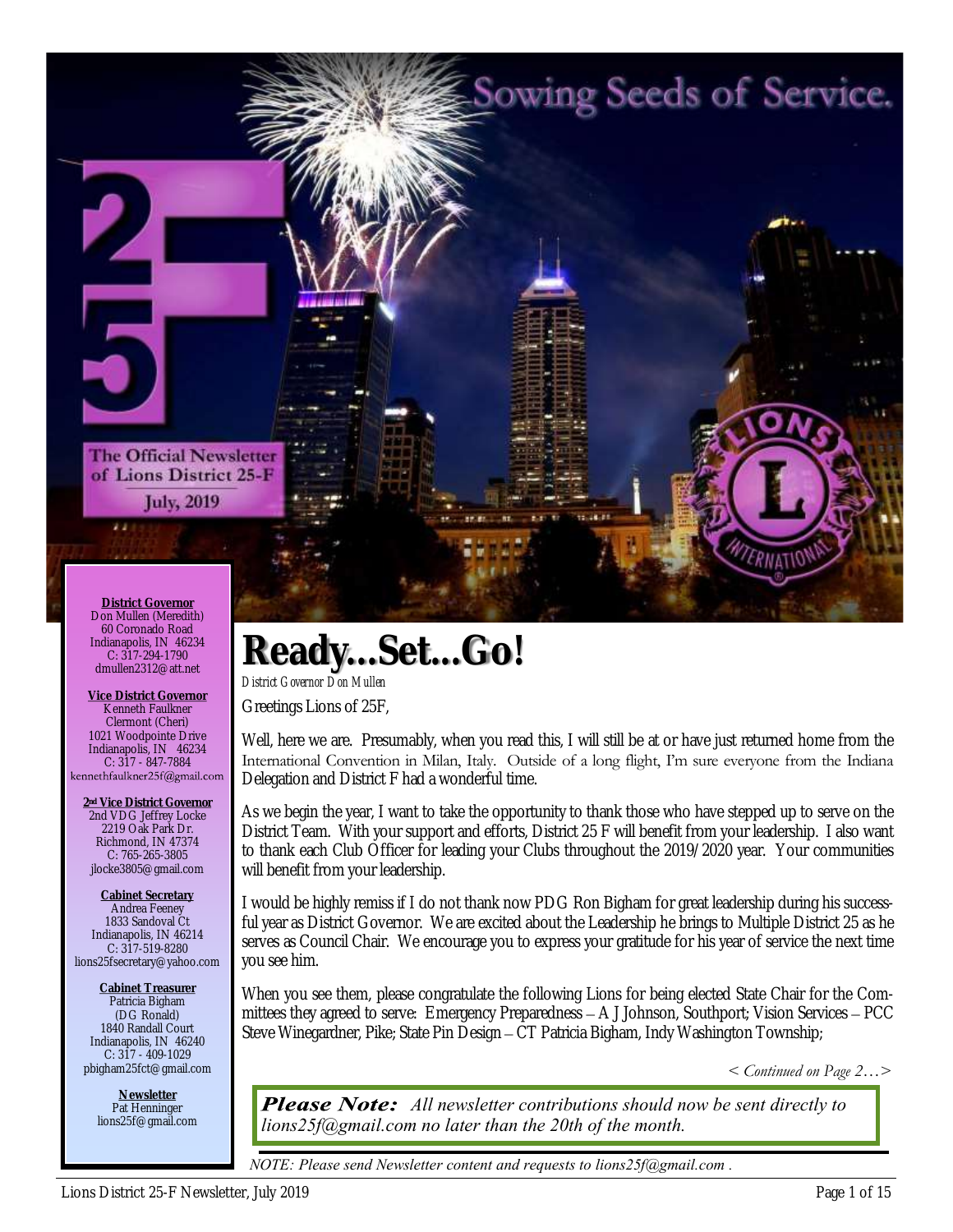Youth Camp and Exchange -- Jim Graves, Ben Davis; and Special Olympics – Bill Mc Donald, Osgood. District 25 F and these Committees will be well represented by these good Lions.

Once again, I would like to encourage all of you to attend Organization Day on Saturday, July 13 at Camp Woodsmoke; as well as the Fall District Meeting at Napoleon, IN on October 8th. We will be having the District Banner Night on Saturday, August 24 at the Clermont Lions Clubhouse. A Registration Form is included in this Newsletter. We encourage your attendance at these events to just enjoy, if nothing else, for other Lions and the Lionism we all share.

Inclusion and communication are not just words we have been stressing just for the sake of stressing them. We seriously want to hear from you concerning your thoughts , concerns, complaints, ideas and anything else you feel needs to be discussed and considered. Nothing is out of line, and everything is on the table. Again, don't be shy. We want to hear from you. As we've said before, this year there are some changes in the way we will conduct business. It is not going to be business as usual.

Shortly, you will hear from Cabinet Secretary Andrea Feeney about scheduling Official Visits. Oddly enough we already have a few clubs scheduled. Please promptly respond to Andrea as she will confirm the date with me, then with you. If you are planning to have a multiple club visit, be sure to let us know which clubs are involved and who is hosting. As always, we will be happy to induct any new members and/or make any award presentations you would like. Just please let us know in advance so we can be properly prepared. Remember, Official Visits are not Zone Meetings. We promise to make visits a little different, informative and concise.

Other housekeeping items as we begin the new year would include providing info for the Newsletter. Submission date remains the same at the 20th of each month. Your info will then be in the following months edition. The process for Event Flyers will be the same as last year. Anotherwards, send separately from your other submissions. They will then be sent as additional info to the Newsletter. Anything not received by the 20th will be held to be published later. So, please be timely. Again, this is same process as this past year.

Email directly to: lions25f@gmail.com.

We have instructed your District leadership to be open to new ideas and suggestions. We want you to feel you have a safe environment in which to express yourselves. We will hear you. We will consider your comments. We want each of you to feel welcome to be a part of lending a hand in the direction 25 F takes as we evolve during this time of change and new growth. It is your District. We are looking forward to serving with you throughout the year.

Don Mullen District Governor District 25 F

#### *< ...continued from Page 1. >* **Happy New Year** *1st VDG Ken Faulkner*

...or should I say HAPPY NEW LIONS YEAR !! I hope everyone had a successful prior year and now we are off to a "Roaring" start this year. I am looking forward to meeting most of you at Organizational Day on Saturday July 13.

"We Serve!" As Lions, we all know what that means: serving your Club, your Community, our Country, and our World. How many non-Lions know that we serve? Have you ever heard the term, "Lions are the best kept Secret in World?" PLEASE DO NOT FALL INTO THAT !! Be noticed, WEAR YOUR PIN EVERY DAY!! However, Be prepared to give that 3 minute elevator speech, because one day, you will be asked, "What's a Lion?"

Is your Club prepared for the coming year? Club Presidents, do you have you club's goals prepared? Is your Club ready for the coming year? Is your calendar filled out with all the happenings for your Club?

Many other organizations have a motto that we should incorporate into our service as well.

The Scouts use " Be Prepared" and the US Coast Guard uses "Semper Paratus" or Always Ready. As Lions, we try and incorporate both in our Service to others. If we are not prepared to serve our communities then the people in our communities suffer. If we are not ready to serve as Lions then who suffers? Our community? Our country? Neither, It is OUR CLUBS that will suffer ! That is why our Global Leadership Team has conducted Officer Training over the past month, to make your Club Officers prepared for the coming Lions Year. For those Officers that have attended, thank you for attending.. For those officers that haven't attended, Please try and attend at Organizational Day..

On a more personal note, I'd like to thank IPDG/CC Ron in his Service to our District 25F and the Lions of Indiana. Also 2VDG Jeff Locke for stepping into this Leadership role. And last and least, I wish DG Don the best of luck in His Year!!

Ken Faulkner, 1st Vice District Governor, District 25 F

# **Time Flew!**

*Lion Patricia Bigham, Cabinet Treasurer*

To MD 25-F Fellow Lions,

I would like to thank you all for the wonderful hospitality extended towards DG Ron and myself this year. We are truly blessed to have such a welcoming District.

As we move on into a new year, I will be around as your District Treasurer. Please do not hesitate in contacting if you have any questions or just want to say Hi!

Lion Patricia Bigham, CT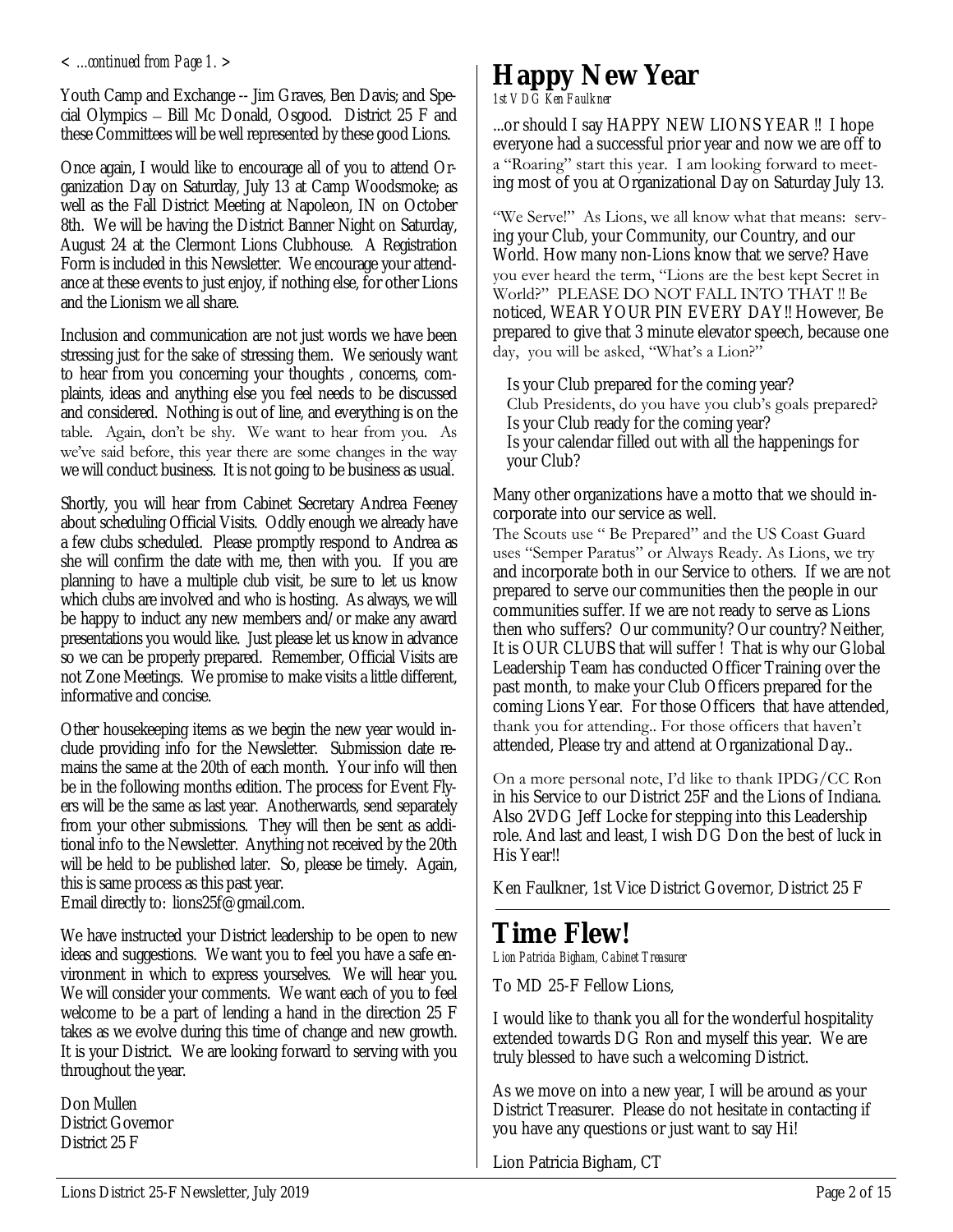# **Club Activities**

**July 26, 3 - 7PM** Fortville Lions Club BBQ -to -Go Friday nights SR67 in downtown Fortville Also August 23, and September 20

#### **August 2-18**

The Indianapolis Washington Township Lions Club will run their Roasted Corn Stand at the Indiana State Fair., near the Pepsi Coliseum. Lions are welcome to participate; see advertisement in this month's supplement for more information.

Also, support the Indiana Lions Foundation by selling tickets at the Fair. Iformation later in this newsletter.

**August 24, 6:15+** District 25F Banner Night Details later in this newsletter.

**September 15** Indiana Lions for the ISBVI will be hosting the 21st running of the Brian's Trike Race at the Indiana School for the Blind and Visually Impaired. More details will be provided soon.

# **Additional Officers Training**

*PCC Reed Fish*

With all of the five Officer Training Sessions hosted by clubs completed in June the remaining opportunity for any new or repeating officers to attend will be at Organizational Day on July 13th at Camp Woodsmoke.

All officers are invited as well as those Lions who may be considering positions in their club.

The President, Secretary and Treasurer positions will be covered in this session. By this time the MYLion reporting timeline will have already taken place and additional information will be shared.

The start time will be 9:00am with an anticipated completion time of 11:30 with lunch starting at noon.



June 25 - 29, 2021: Montreal, Quebec: Known as 'Canada's Cultural Capital', Quebec's largest city is like no other in North America! Behind Paris, Montreal is the 2nd largest Frenchspeaking city in the world and truly a foodie's paradise. While the underground pedestrian network is impressive with over 2,000 shops covering 18 miles, the 9 miles of shops lining the famous Sainte-Catherine Street has been the pride of Montreal for over a century. Explore Montreal, Notre-Dame Basilica , Montreal Museum of Fine Arts and the Olympic Stadium are just a few sight. If nature is your escape, 343 acres of green space in Mount Royal Park offers the best views of this cosmopolitan city. Montreal has so much more to offer.

So encourage your clubs to put on their thinking cap on and start designing.

Pins MUST include:

a-MD 25 Indiana (as text) b-the Intl Convention year - 2021 c-Lion Club Intl Logo d-Intl Convention Host City representation e-MD 25 graphic resprentation

MD-25 usually includes a race car and/or the outline of Indiana

Each club can submit one design to its District Governor. One design will be selected by each District Governor. All District designs need to be submitted to me by December 15, 2019. Each District's selected design will be presented to State Council in January.

Remember: pin designers do not have to be (a) Lions

Be creative! CT Patricia Bigham, State Pin Chairperson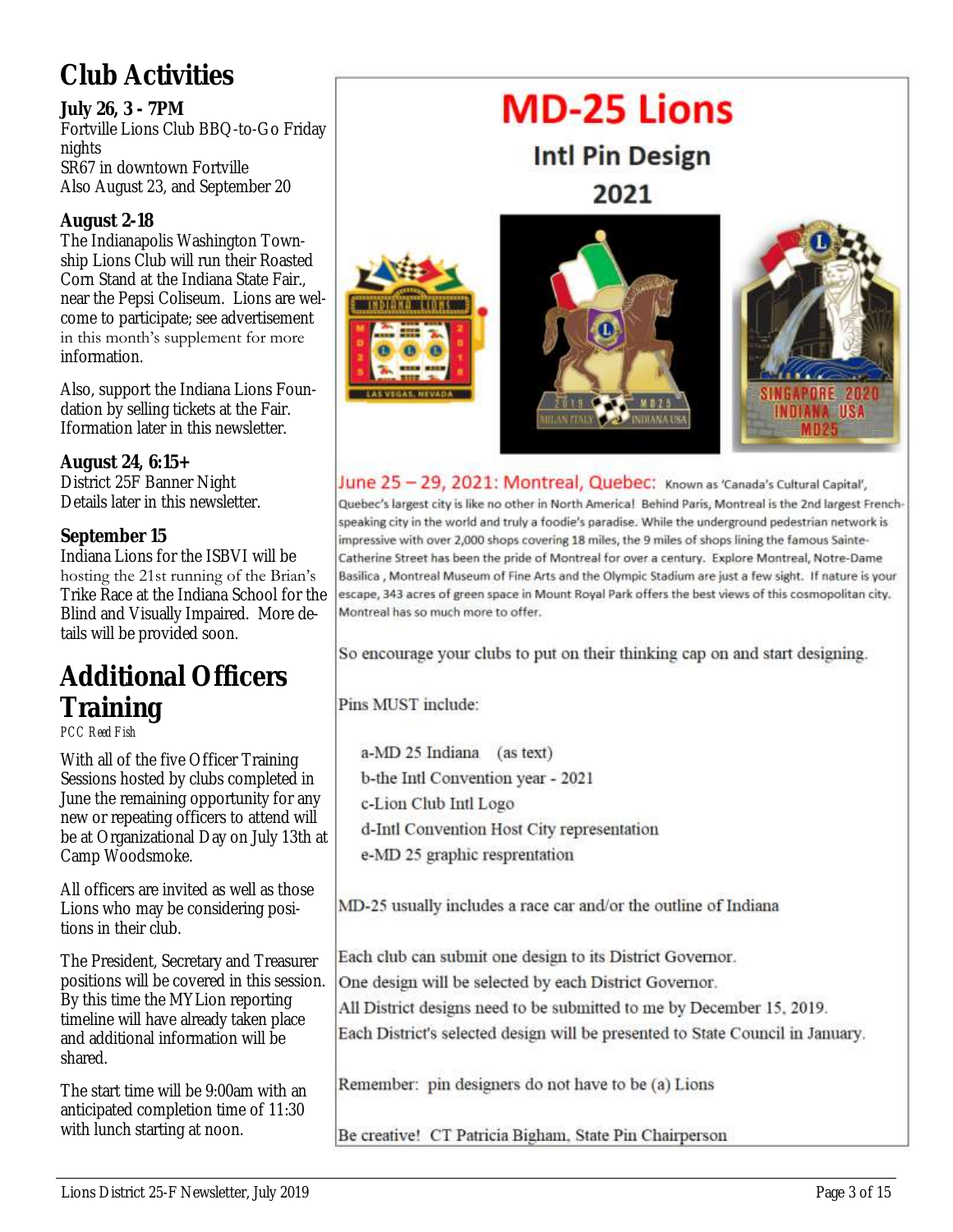#### **Club Excellence Award** *PCC Reed Fish*

Lion Presidents and First Vice-Presidents; you have an excellent club! Now be officially recognized by submitting the application for the Club Excellence Award.

But why would we want to be recognized  $-$  it's only another certificate that will lay around in a drawer?

This would be a perfect time to get as much publicity as you can for your club – either in the local paper, Facebook, Instagram etc. The recognition reinforces to the community why they should donate to your projects, become a member of your club or attend a fund raiser – they have other options – they could attend the old ABC organization's event or they could go to the Lion's (who were honored with being an Excellent Club) fund raiser!

Which one would you choose – the Excellent club of course!

Review the application (the very next page in this newsletter) to see if you have met all the qualifications – if so submit it to DG Ron Bigham for his signature.

Please contact DG Ron, your Zone Chairperson or myself with any questions.

PCC Reed Fish, Global Leadership chair District F

# **Camp Woodsmoke Update**

*PDG Ron Bigham*

Camp Woodsmoke is getting busy with the summer campers and other upcoming events.

Saturday, July 13 is Organizational Day for our new District Governor Don Mullen. Plan to come and visit with your Fellow Lions from our District and bring your special family dish to share along with your own plates and utensils for the day. Of course, we will be blessed with Betty's special chicken for lunch. Super Duper Good!!!!!!!! DG Don will be presenting his goals for the upcoming year and many other happenings as well. Club Presidents or Secretaries will be able to pick up Club packets that day. Also there will training for Club Officers and Zone Chairs starting at 9:00 am.

Pork Chop Sunday will be held on Sunday, September 29 from 11:30 to 4:00 pm. Purchase your advance sale tickets from your Club Secretary. Tickets will be in the Club packets. Thank you Fountain City LC for coming to CW to cook the chops and bringing the ice cream, Thank you Southport LC for serving the drinks, and Thank you Franklin LC for baking the potatoes again this year. These Lions help make it happen with much success for Camp Woodsmoke. If a Lion would like to participate in the preparation and serving on Pork Chop Sunday, please contact one of the Trustees to let them know. We always appreciate the help.

I have great news to report that Camp Woodsmoke did pass the State Inspection held on Wednesday, June 12. Many thanks to Trustees Lion Roy Cudworth and Lion Ivan Nading for being in attendance during the inspection. Thank you Paul and Betty for your diligence in keeping the camp in tip top shape. Be sure to thank them for everything they do for our Camp.

Paul conveyed to me that Deliverance Tabernacle brought 80 youth to stay at the Camp recently and 50 of these youth were foster children. For these youth to have an opportunity to enjoy some good times away from their life of challenges is what I believe District Lions of 25F had in mind when the Camp was established.

Although I am sure that the Lions never thought about the camp being used for the following. The Camp was used to simulate emergency situations and medical training for battlefield trauma. In attendance was a Wayne County Deputy Sheriff, FBI Agents, US Marshalls, along with Secret Service agents. The Camp is helping those who help us in many situations, known and unknown to us.

If your Club is interested in having one of our Trustees come and make a presentation, please give a Trustee a call. Information can be found in the Club Officers District directory.

If you would be interested in serving as a Trustee, please contact one of our Trustees to let us know of your interest to serve.

If you have not visited Camp Woodsmoke "The Best" in the last couple of years, make plans to go and visit this jewel of District 25F. Be proud of what we have at this camp and thank you for supporting such a fantastic project. Let's not keep it a secret. Get the word out.

CC Ron Bigham, CW Trustee

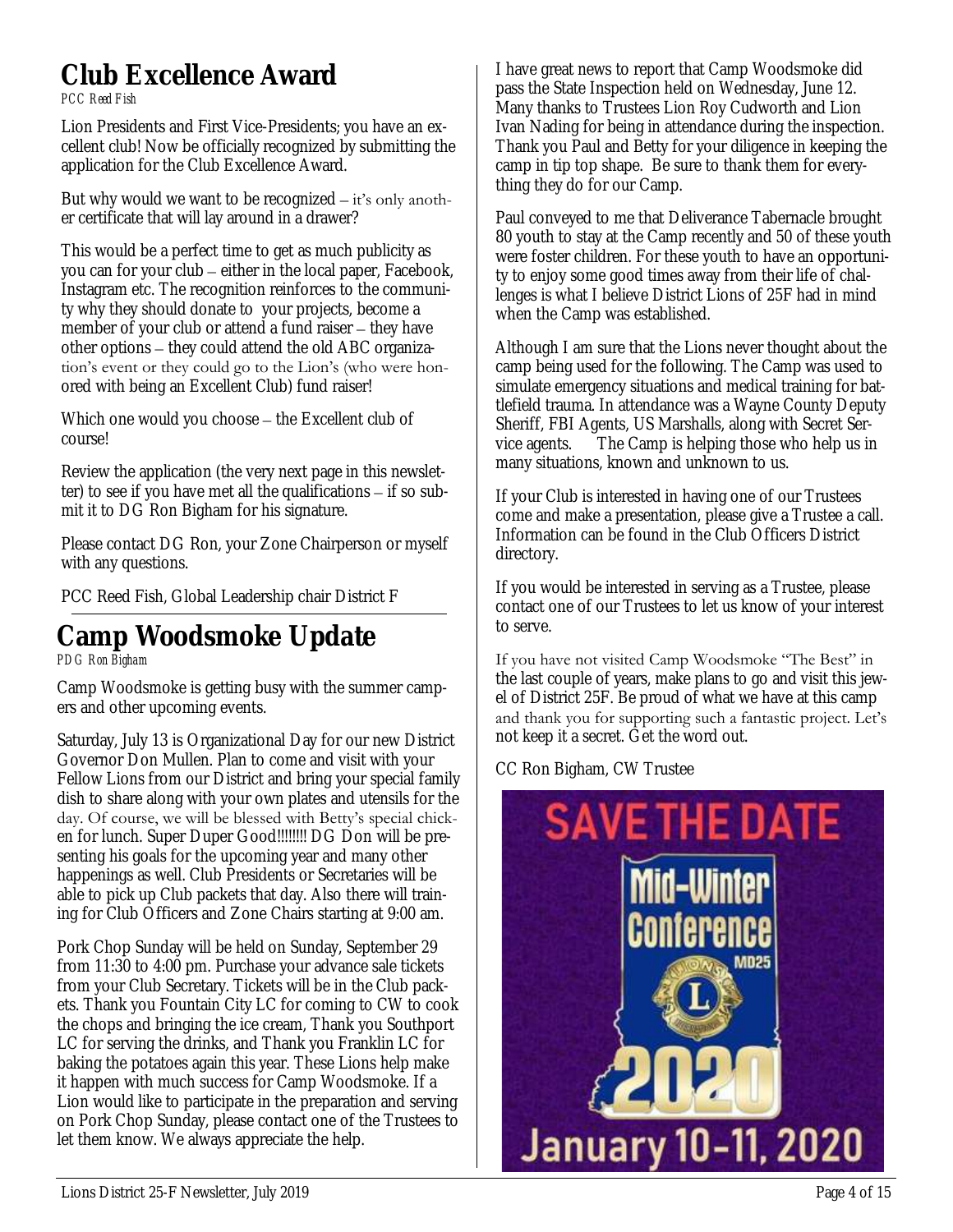

#### 2018-2019 CLUB EXCELLENCE AWARD APPLICATION

#### Club must be chartered prior to January 1 of the fiscal year to quality.

Application Date

| <b>Club Number</b>                                                                                                                                                                                                 | Club Name                                                                                                                                            |  |  |
|--------------------------------------------------------------------------------------------------------------------------------------------------------------------------------------------------------------------|------------------------------------------------------------------------------------------------------------------------------------------------------|--|--|
| Member Number                                                                                                                                                                                                      | 2018-2019 Club President's Name<br>2018-2019 Club President's Email Address                                                                          |  |  |
|                                                                                                                                                                                                                    |                                                                                                                                                      |  |  |
| 1. MEMBERSHIP                                                                                                                                                                                                      | 2. SERVICE                                                                                                                                           |  |  |
| Achieved a Net Growth of:<br>▫                                                                                                                                                                                     |                                                                                                                                                      |  |  |
| OR                                                                                                                                                                                                                 | □ Started a new service project. Consider one of our<br>Global Causes!                                                                               |  |  |
| D Chartered new Lions club or Club Branch:                                                                                                                                                                         |                                                                                                                                                      |  |  |
| Name of club or branch:                                                                                                                                                                                            | 1.<br><b>PERSONAL PROPERTY CONTRACTOR</b>                                                                                                            |  |  |
| <b>AND</b>                                                                                                                                                                                                         | 2.                                                                                                                                                   |  |  |
| D Supported member retention by increasing<br>member satisfaction                                                                                                                                                  | g.<br>OR                                                                                                                                             |  |  |
| Outline strategy:<br><b>Improve</b>                                                                                                                                                                                | D Organized a new Leo Club                                                                                                                           |  |  |
| <b>Membership</b><br>Value &                                                                                                                                                                                       | Erhanco<br><b>AND</b><br><b>Bervice</b>                                                                                                              |  |  |
| Reach New<br>Markets<br>"Based on June 30 curridative membership report                                                                                                                                            | Impact<br>Contributed to LCIF<br><b>&amp; Focus</b>                                                                                                  |  |  |
| Pursue Club.<br>3. ORGANIZATIONAL EXCELLENCE<br><b>District and</b>                                                                                                                                                | <b>Reshape Public</b><br>4. MARKETING AND COMMUNICATION<br>Opinion &                                                                                 |  |  |
| Organizational<br>D Club is in Good Standing: Not in Status Quo<br>Excellence<br>or Financial Suspension. District dues paid<br>and no unpaid balance with LCI greater<br>than US\$50 outstanding 90 days or more. | <b>Improve</b><br><b>Visibility</b><br>The club has publicized its service activities<br>п<br>through local media or social media as<br>noted below: |  |  |
| AND                                                                                                                                                                                                                |                                                                                                                                                      |  |  |
| □ Key Officers participate in one or more of the following<br>leadership training events:                                                                                                                          |                                                                                                                                                      |  |  |
| District<br>D Multiple District<br>$\square$ Webinars<br>nternational<br>□ Lions Learning Center □ Club Quality Initiative                                                                                         | OR                                                                                                                                                   |  |  |
| AND                                                                                                                                                                                                                | □ The club utilized social media to promote club activities and                                                                                      |  |  |
| $\square$ Improved club operations                                                                                                                                                                                 | reported to Lions Clubs International as noted below:                                                                                                |  |  |
| Improvements Include: entertainments and an                                                                                                                                                                        |                                                                                                                                                      |  |  |
|                                                                                                                                                                                                                    |                                                                                                                                                      |  |  |
|                                                                                                                                                                                                                    |                                                                                                                                                      |  |  |

Date

2018-2019 District Governor's Signature\*

**District** 

Member Number

Due by: August 31, 2019

Send to: clubexcellencesward@lionsclubs.org or fax to (630) 468-6919 Awards Mailed to: 2019-2020 District Governors

"If sent from district governor's registered email, it qualifies as signature on applications submitted electronically.

Disqualified clubs have 12 months from original due date to request a review.

DA-1.EN 4/18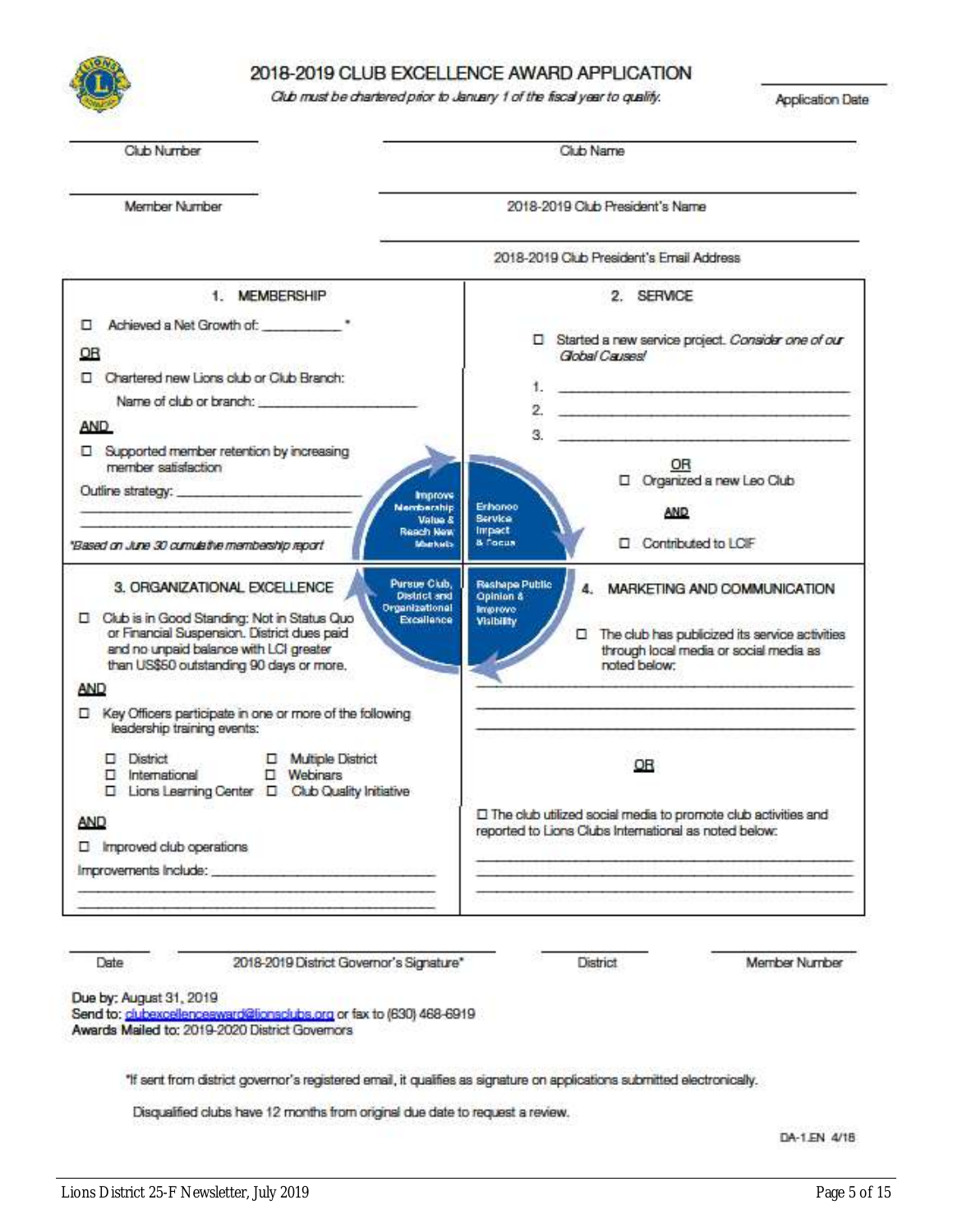# Around the District



# **Centerville Lions Fish Fry Recap**

*Lion Jim Resh*

The Centerville Lions Club, which was organized in 1944, held it's 40th annual community Fish Fry

on Saturday, June 8th, serving from 11 am to 7:30 pm in downtown Centerville, IN. Bob Hobson was chairman and members helped to serve the fish, hot dogs, and hamburgers. A good crowd was on hand all day long at the Fellowship Hall. Members provided pies and desserts also and our Leo members pitched in. President Ty Farmer was pleased with the crowd and this was the first year we held the event for just one day.



*Lions Club Treasurer Dennis Stephen joins Dr. Byron Park and Bill Hasse following a great fish fry meal. Everyone seemed to have a good time this year. This is our big money maker each year.*



Covernor  $2s_F$ 

Parade Tarade<br>Ronal: Ron Bigham, Indiana **District** 

*President of the Centerville Club Ty Farmer talks with DG Ron Bigham outside at the fish fry and hamburger tent.*



*DG Ron joins Sandra Resh at the cashier's table after finishing a fine fish dinner.*

*Centerville long time member and past secretary Jim Resh welcomes two District Governors to the fish fry including Ron Bigham.*





*Holly Stiggleman and Wendy Cook, secretary, serve hungry folks in the serving line at the Lions Club 40th annual fish fry.*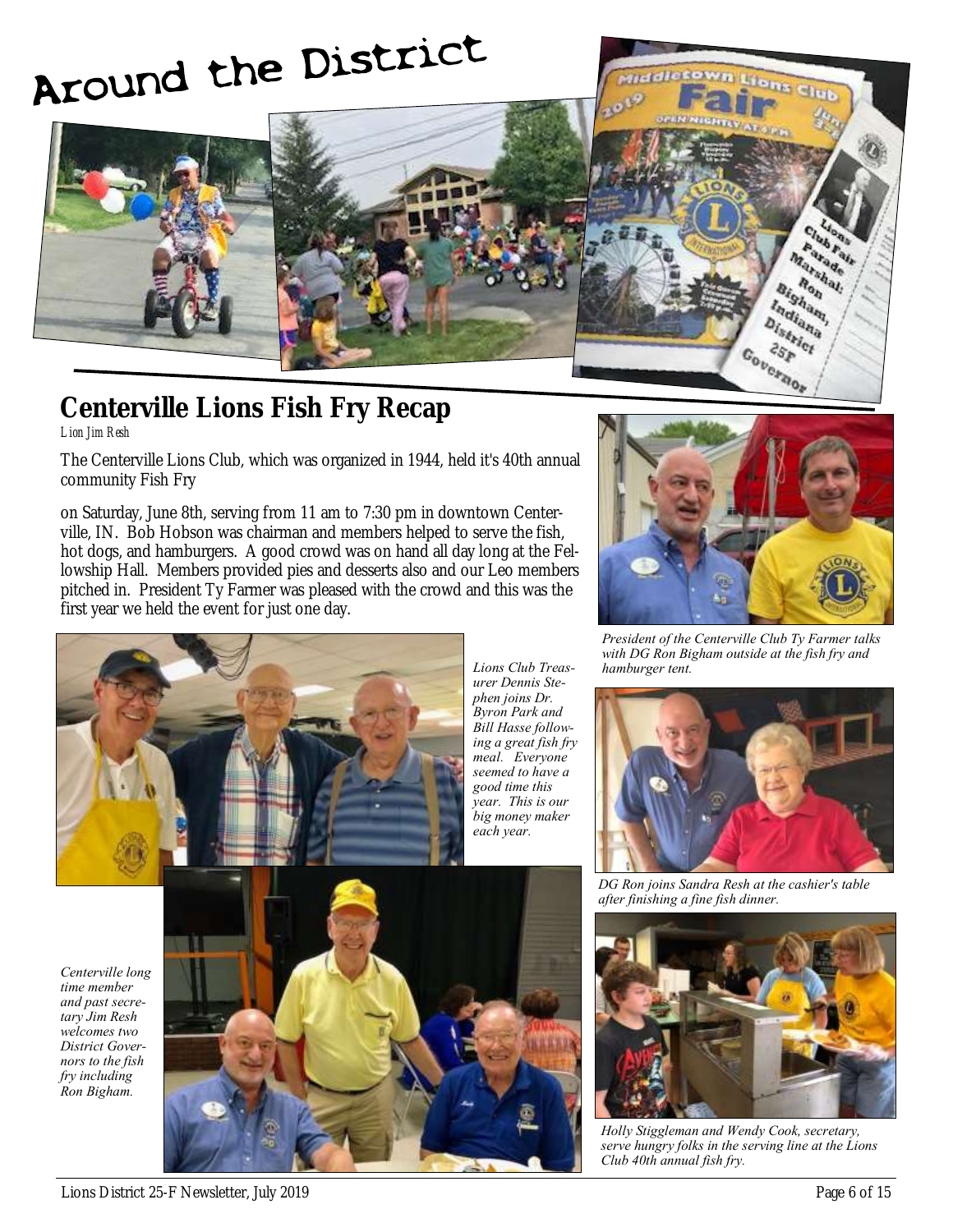# **Brian's Trike Race & Disc Golf Tournament Needs Your Help!**

The Brian's Trike Race and Disc Golf Competition will be held September 15 this year and we need your help!

# **Help Here Helps the School!**

Brian's Trike Race is the largest fundraiser for your State Project, The Indiana Lions for the Indiana School for the Blind and Visually Impaired.

As in years past, we need Lions teams to participate in the event, in both the Trike Race and in the Disc Golf Competition. That being said, we also need community and student teams! This is where we need your help! Whether or not you are near Indianapolis, some schools in your District are, and we need their participation!

#### **Why Students and What's in It for Them?**

Having students at the event increases the excitement and vitality, but also gives them (and their teacher and parent chaperones!) visibility to the Indiana School for the Blind and Visually Impaired and Lions! They really do make the event more fun.

"So, what's in it for them?" you might ask. Great question! Aside from the fact that they tend to have a great time, they can also ear four Community Service hours, which many schools require for graduation or participation in certain school activities.

#### **How to Get Student Teams**

At this point, I assume you are convinced! ;-) So, how do we get these Student Teams? Well, we need to contact schools (it makes sense, right?) and ask. The action that we are requesting is that our Lions Clubs contact local schools to see if they would be interested in participating in the event. Here's some guidance on how to do that:

- Check your local high schools' calendars. Once schools have been back in session for a week or so, it's a good time to contact them.
- Often the Vice Principal is the senior person involved in the management of student organizations; start by asking for the Vice Principal when you call.
- Let them know that you are from their local Lions Club and give a few examples of how you help the community. Let them know that we have an annual fundraiser called Brian's Trike Race, held in Indianapolis on September 16th, where adult and student teams of four participate in a relay race on adultsized tricycles to race funds and awareness for the Indiana School for the Blind and Visually Impaired and we need student teams to participate. Let them know that this year we have added a disc golf tournament.
- Make sure they know that participating students will

receive four hours of community credit and will have fun!

- Student organizations (language clubs, sports teams, Key Clubs, etc.) tend to participate the most, because they are already often thinking of themselves as teams. The Vice Principal often knows the best groups or teams at the school to contact.
- Signup forms are available on the following two pages and additional information is available at the web site www.inlionsforisbvi.org If you direct them to the web site, be careful to letter-spell the whole address for clarity.



*These are student winners of the last Brian's Trike Race. See how happy they look? Wouldn't it be swell to see a high school from your District here?*

Call me or one of your District's Indiana Lions for the ISBVI trustees if you need help or have questions and with any registrations. You may also redirect any questions from the schools or students to me.

One final note: Often, student clubs don't have the funds to support a team. If your club would like to sponsor them, that is ideal. We also have some sponsored slots for teams already available!

Thank you!

Lion Pat Henninger, Event Chair Brian's Trike Race and Disc Golf Tournament iwtlions@gmail.com 317-908-8884



Is your Club event on the District Calendar? Check here: www.indianalions25f.org/calendar.html Email to: dosalsbery@att.net com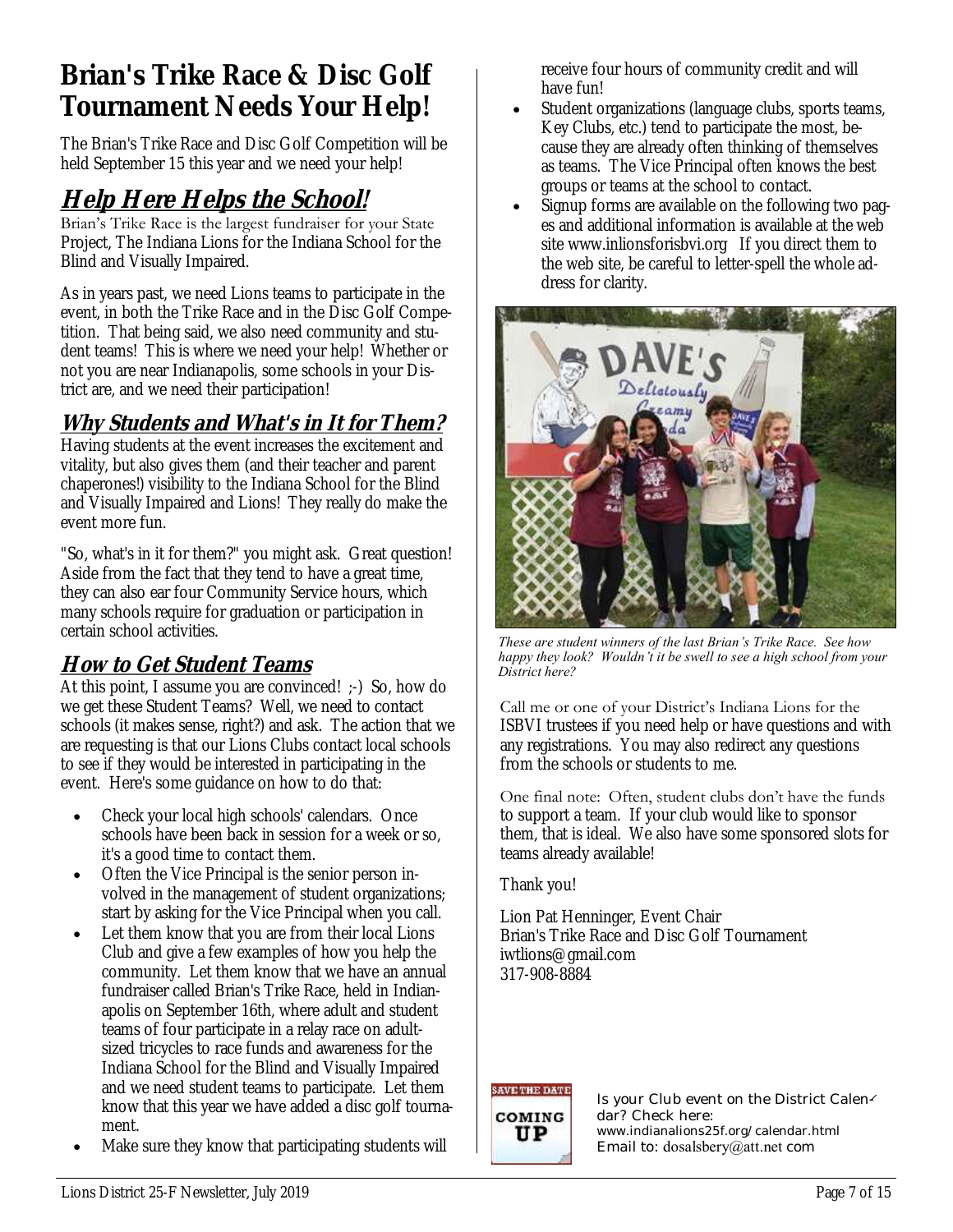# **BRIAN'S TRIKE RACE and DISC GOLF TOURNAMENT**

**September 15, 2019**

Please help the children at the Indiana School for the Blind and Visually Impaired by participating in Brian's Trike Race. Relay race your team of four against in a single-

elimination race for fun and fundraising! This year also sees the addition of a new event: Disc Golf! More information is available at www.inlionsforisbvi.org. Students will receive 4 hours service credit. *Each Trike team member will receive a race t-shirt; Additional shirts and Disc Golf discs available to purchase.*



| BRIAN'S TRIKE RACE & DISC GOLF TOURNAMENT                                                                                                                                                                                                                                                                                             |          |                     |                                           |
|---------------------------------------------------------------------------------------------------------------------------------------------------------------------------------------------------------------------------------------------------------------------------------------------------------------------------------------|----------|---------------------|-------------------------------------------|
| Trike Race Team Application                                                                                                                                                                                                                                                                                                           |          |                     |                                           |
| September 15, 2019; Entry Deadline August 16<br>Doors Open at 11AM<br><b>Registration &amp; Practice = 12:00 noon</b><br>Races start at 1PM (rain or shine)* at the<br><b>Indiana School for the Blind and Visually Impaired</b><br>7725 North College Avenue, Indianapolis, Indiana                                                  |          |                     | olo                                       |
| <b>Team Name</b><br><u> 1980 - Johann John Stone, mars eta berriamen eta biztanleria (h. 1908).</u>                                                                                                                                                                                                                                   |          |                     |                                           |
|                                                                                                                                                                                                                                                                                                                                       |          | Organization/School |                                           |
|                                                                                                                                                                                                                                                                                                                                       |          |                     |                                           |
| Team category that best describes 4 team members: (circle)                                                                                                                                                                                                                                                                            | Students |                     | Adults Mixed Ages                         |
| $List$ (print):<br><b>Name</b>                                                                                                                                                                                                                                                                                                        | Phone#   | Y/N                 | Lion/Leo? T-Shirt Size<br>(if Trike team) |
|                                                                                                                                                                                                                                                                                                                                       |          |                     |                                           |
|                                                                                                                                                                                                                                                                                                                                       |          |                     |                                           |
|                                                                                                                                                                                                                                                                                                                                       |          |                     |                                           |
|                                                                                                                                                                                                                                                                                                                                       |          |                     |                                           |
|                                                                                                                                                                                                                                                                                                                                       |          |                     |                                           |
| \$100 entry fee per team includes \$10 for each additional t-shirt or disc (please<br>specify) beyond those included.                                                                                                                                                                                                                 |          |                     |                                           |
| * For safety purposes, participants must wear closed-toe shoes<br>Please send a check, payable to <i>Indiana Lions for the ISBVI</i> , along with this form to<br>Pat Henninger, 8447 Stones Ferry Road, Indianapolis IN 46278.<br>Questions? Contact Pat at 317-908-8884 or iwtlions@gmail.com; text or e-mail form for timely entry |          |                     |                                           |
| Hosted by the Indiana Lions for the ISBVI and the Indiana School for the Blind and Visually Impaired.                                                                                                                                                                                                                                 |          |                     |                                           |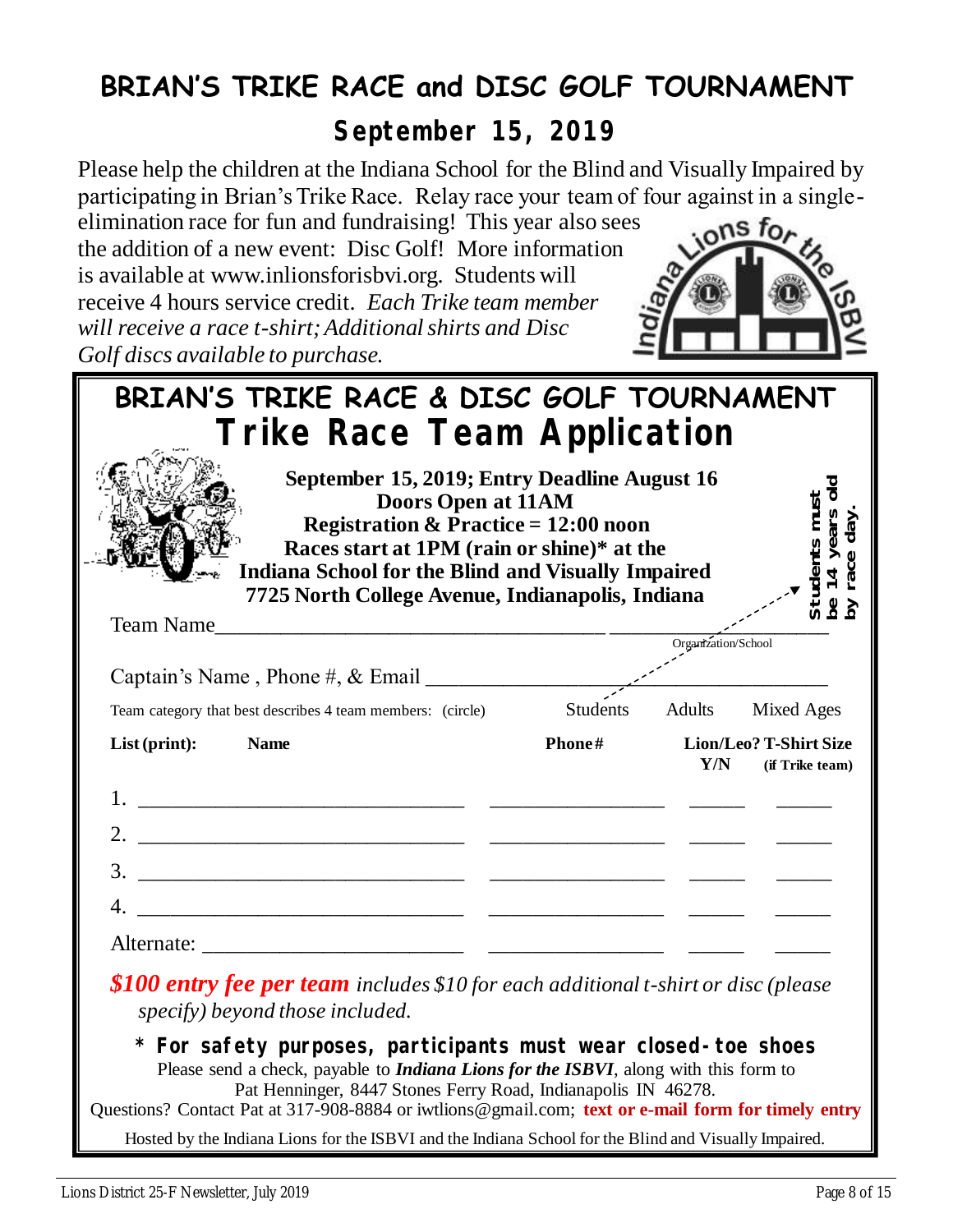# **BRIAN'S TRIKE RACE and DISC GOLF TOURNAMENT**

**September 15, 2019**

Please help the children at the Indiana School for the Blind and Visually Impaired by participating in Brian's Trike Race. This year sees the addition of a new event: Disc

Golf! Did you know that the ISBVI is home to its own 9-hole Disc Golf Course? It's true! And now you can play on this typically closed course! 4-person teams play as a scramble. Students receive 4 hours service credit. *Each Disc Golf team member receives a commemorative disc. Additional discs and trike shirts available to purchase.*



| BRIAN'S TRIKE RACE & DISC GOLF TOURNAMENT                                                                             | Disc Golf Team Application                                                                                                                                                                                                                                                                        |                     |                   |                                |
|-----------------------------------------------------------------------------------------------------------------------|---------------------------------------------------------------------------------------------------------------------------------------------------------------------------------------------------------------------------------------------------------------------------------------------------|---------------------|-------------------|--------------------------------|
|                                                                                                                       | September 15, 2019; Entry Deadline August 16<br>Doors Open at 10:30AM<br><b>Registration &amp; Team Picture = 11:00</b><br>Scramble starts at 11:30 noon (rain or shine)* at the<br><b>Indiana School for the Blind and Visually Impaired</b><br>7725 North College Avenue, Indianapolis, Indiana |                     |                   | Students musi<br>pe 14 years c |
| Team Name                                                                                                             |                                                                                                                                                                                                                                                                                                   | Organization/School |                   |                                |
| Captain's Name, Phone, & Email ______________                                                                         |                                                                                                                                                                                                                                                                                                   |                     |                   |                                |
| Team category that best describes 4 team members: (circle)                                                            |                                                                                                                                                                                                                                                                                                   | Students Adults     | <b>Mixed Ages</b> |                                |
| List (print):<br><b>Name</b>                                                                                          |                                                                                                                                                                                                                                                                                                   | Phone#              | Lion/Leo? Y/N     |                                |
|                                                                                                                       |                                                                                                                                                                                                                                                                                                   |                     |                   |                                |
|                                                                                                                       |                                                                                                                                                                                                                                                                                                   |                     |                   |                                |
|                                                                                                                       |                                                                                                                                                                                                                                                                                                   |                     |                   |                                |
|                                                                                                                       |                                                                                                                                                                                                                                                                                                   |                     |                   |                                |
|                                                                                                                       |                                                                                                                                                                                                                                                                                                   |                     |                   |                                |
| \$100 entry fee per team includes \$10 for each additional t-shirt or disc (please<br>specify) beyond those included. |                                                                                                                                                                                                                                                                                                   |                     |                   |                                |
| * For safety purposes, participants must wear closed-toe shoes                                                        |                                                                                                                                                                                                                                                                                                   |                     |                   |                                |

Please send a check, payable to *Indiana Lions for the ISBVI*, along with this form to Pat Henninger, 8447 Stones Ferry Road, Indianapolis IN 46278. Questions? Contact Pat at 317-908-8884 or iwtlions@gmail.com; **text or e-mail form for timely entry**

Hosted by the Indiana Lions for the ISBVI and the Indiana School for the Blind and Visually Impaired.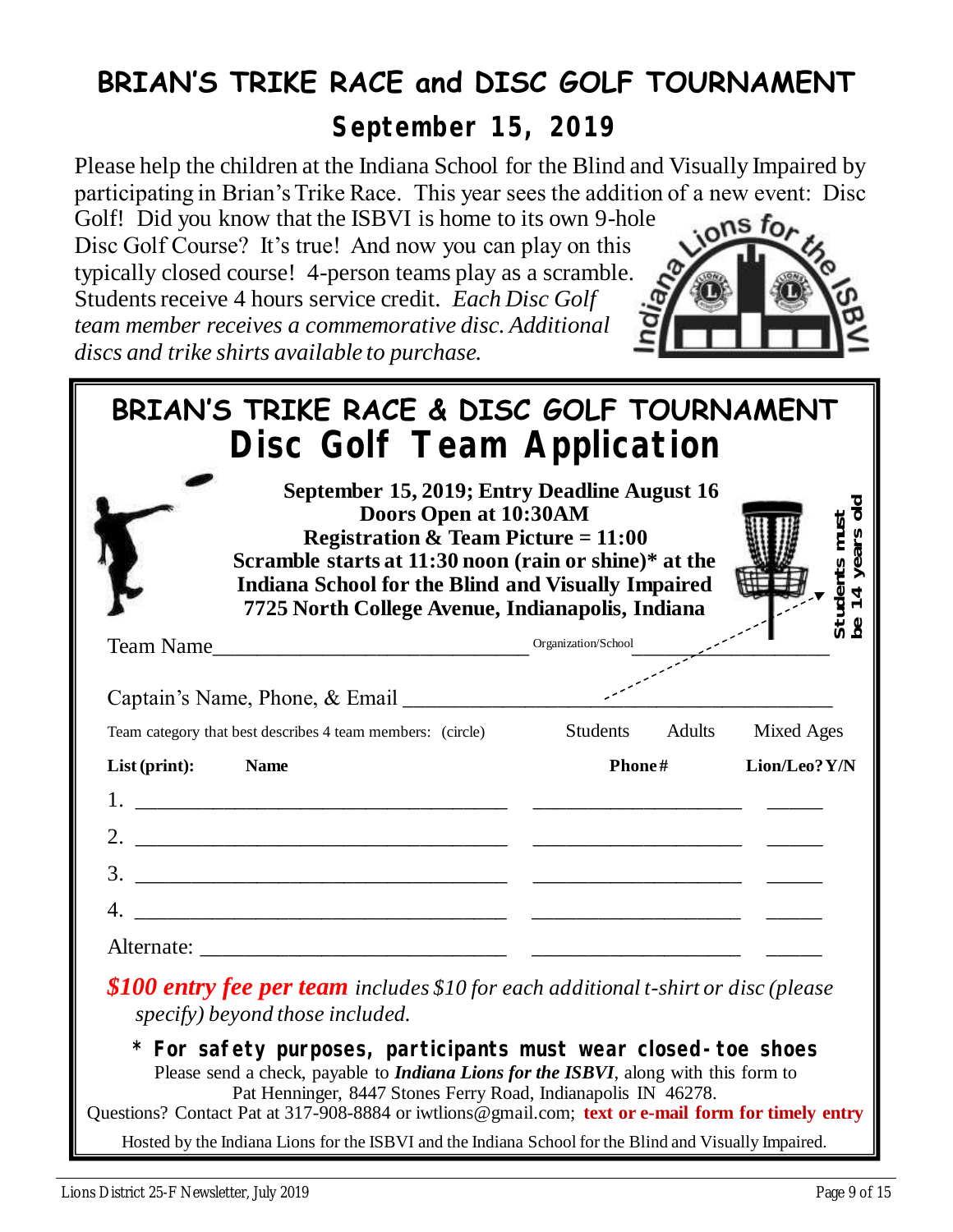

To benefit children served by the Indiana School for the Blind and Visually Impaired (ISBVI) at the school and in your community via outreach services.

| <b>Silver Sponsorship</b>                                                                                                                                                                                                                                             | \$150.00 by August 16, 2019*                                                                                                                                                                                                                               |  |  |  |
|-----------------------------------------------------------------------------------------------------------------------------------------------------------------------------------------------------------------------------------------------------------------------|------------------------------------------------------------------------------------------------------------------------------------------------------------------------------------------------------------------------------------------------------------|--|--|--|
| <b>What You Receive:</b>                                                                                                                                                                                                                                              | - Your organization's name displayed at Brian's<br><b>Trike Race</b>                                                                                                                                                                                       |  |  |  |
|                                                                                                                                                                                                                                                                       | \$300.00 by August 16, 2019*                                                                                                                                                                                                                               |  |  |  |
| <b>Gold Sponsorship</b><br><b>What You Receive:</b>                                                                                                                                                                                                                   | All perks of a Silver Sponsorship PLUS:<br>- Your organization's name and/or logo on each<br>of the 250+ T-shirts worn throughout Indiana<br>- A one-year listing on our webpage.<br>- Certificate of Appreciation from the Indiana<br>Lions for the ISBVI |  |  |  |
|                                                                                                                                                                                                                                                                       | Exclusive opportunity starting at \$500*                                                                                                                                                                                                                   |  |  |  |
| <b>Platinum Sponsorship</b><br><b>What You Receive:</b>                                                                                                                                                                                                               | - Priority name/logo placement based on donation!<br>- All benefits of Silver and Gold<br>- Prominent placement on event t-shirts and web<br>page (1-year)<br>- By-request exhibit space at the event                                                      |  |  |  |
| Additional sponsorship options available by consultation.<br>On-shirt and on-property sponsorship placement to be determined by the Indiana Lions for the ISBVI<br>committee to best group, prioritize, and support the sponsoring organizations and space available. |                                                                                                                                                                                                                                                            |  |  |  |
| Name of Sponsoring Organization:                                                                                                                                                                                                                                      |                                                                                                                                                                                                                                                            |  |  |  |
| <b>Contact Name:</b>                                                                                                                                                                                                                                                  |                                                                                                                                                                                                                                                            |  |  |  |
| <b>Contact Phone Number and e-mail:</b>                                                                                                                                                                                                                               |                                                                                                                                                                                                                                                            |  |  |  |
| Silver<br>Sponsorship Level:                                                                                                                                                                                                                                          | Other<br>Gold<br>Platinum                                                                                                                                                                                                                                  |  |  |  |
|                                                                                                                                                                                                                                                                       | *Deadline - mail by August 20 to:<br>Pat Henninger, Event Chairman<br>8447 Stones Ferry Road, Indianapolis, IN 46278                                                                                                                                       |  |  |  |
|                                                                                                                                                                                                                                                                       | To ensure timely entry please e-mail a scan of this form or text to the number below:<br>For more information about sponsorship or fielding a team, e-mail                                                                                                 |  |  |  |

Pat Henninger at iwtlions@gmail.com or call 317-908-8884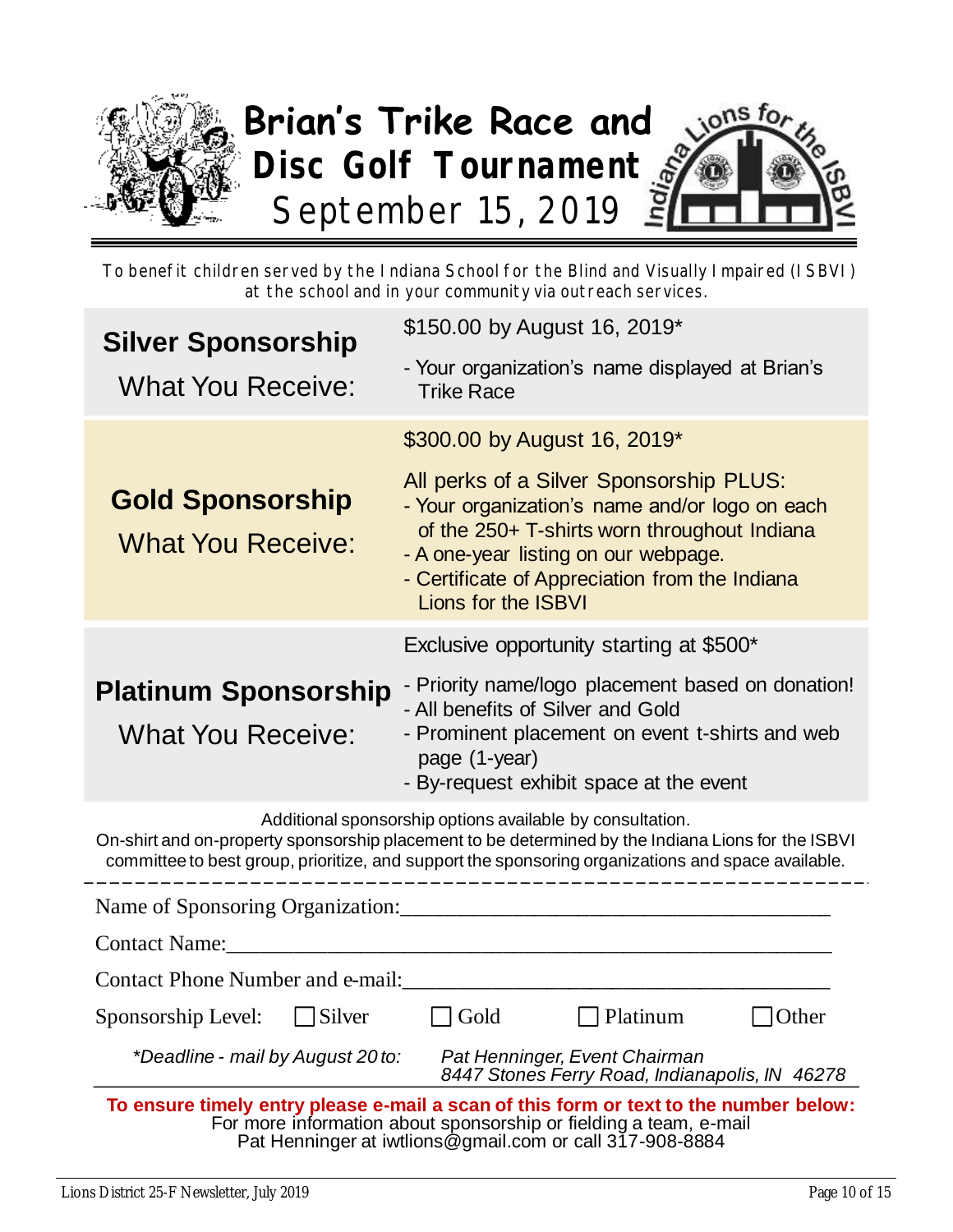

# **District 25F Banner Night**

# Saturday, August 24, 2019

# **Clermont Lions Club Building**

3201 N. Tansel Road, Clermont, IN 46234

Social at 6:15pm Dinner at 7:00pm

Sports Theme - Wear your favorite team jersey

Menu: Beef tenderloin, tilapia, corn, scalloped potatoes, dinner rolls & cake. Complementary coffee, tea, lemonade and water.

Cash Bar - Beer & Wine

# **Register by August 14, 2019**

\$15.00 per person, \$20.00 per person after deadline/at the door

Make checks payable to Ben Davis Lions Club

Mail checks and registration form to Lion Mike Honeyman (2208 Midlothian Lane, Indianapolis, IN 46214)

| Lions Club: the contract of the contract of the contract of the contract of the contract of the contract of the contract of the contract of the contract of the contract of the contract of the contract of the contract of th |  |
|--------------------------------------------------------------------------------------------------------------------------------------------------------------------------------------------------------------------------------|--|
| Office Held: <b>Example 2018</b>                                                                                                                                                                                               |  |
| PDG/PCC/PID:                                                                                                                                                                                                                   |  |

# Register by August 14, 2019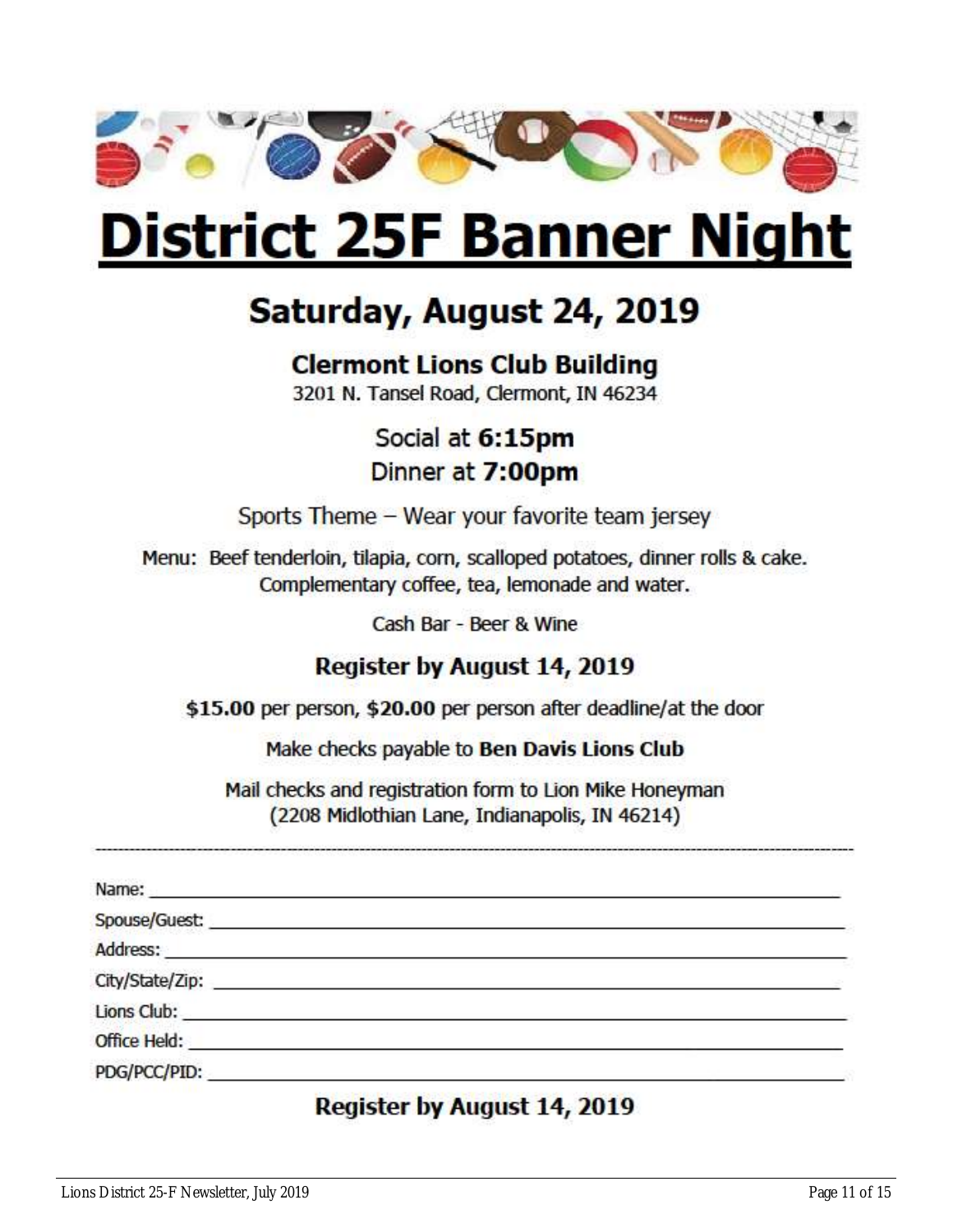

# **SUPPORT THE INDIANA LIONS FOUNDATION BY SELLING TICKETS AT THE 2019 INDIANA STATE FAIR INDIANAPOLIS, INDIANA**

**DATES: AUGUST 2 – 18 MORNING AND AFTERNOON SHIFTS AVAILABLE**

**EARN W. P. WOODS FELLOWSHIP CREDITS FOR YOU OR YOUR CLUB**

**FOR MORE INFORMATION OR TO SIGN UP VISIT: indianalionsfoundationmd25.org**

**Or Contact an Indiana Lions Foundation Trustee**



**New for 2019: This Collector Pin will be presented to all Lions volunteering at the Indiana State Fair**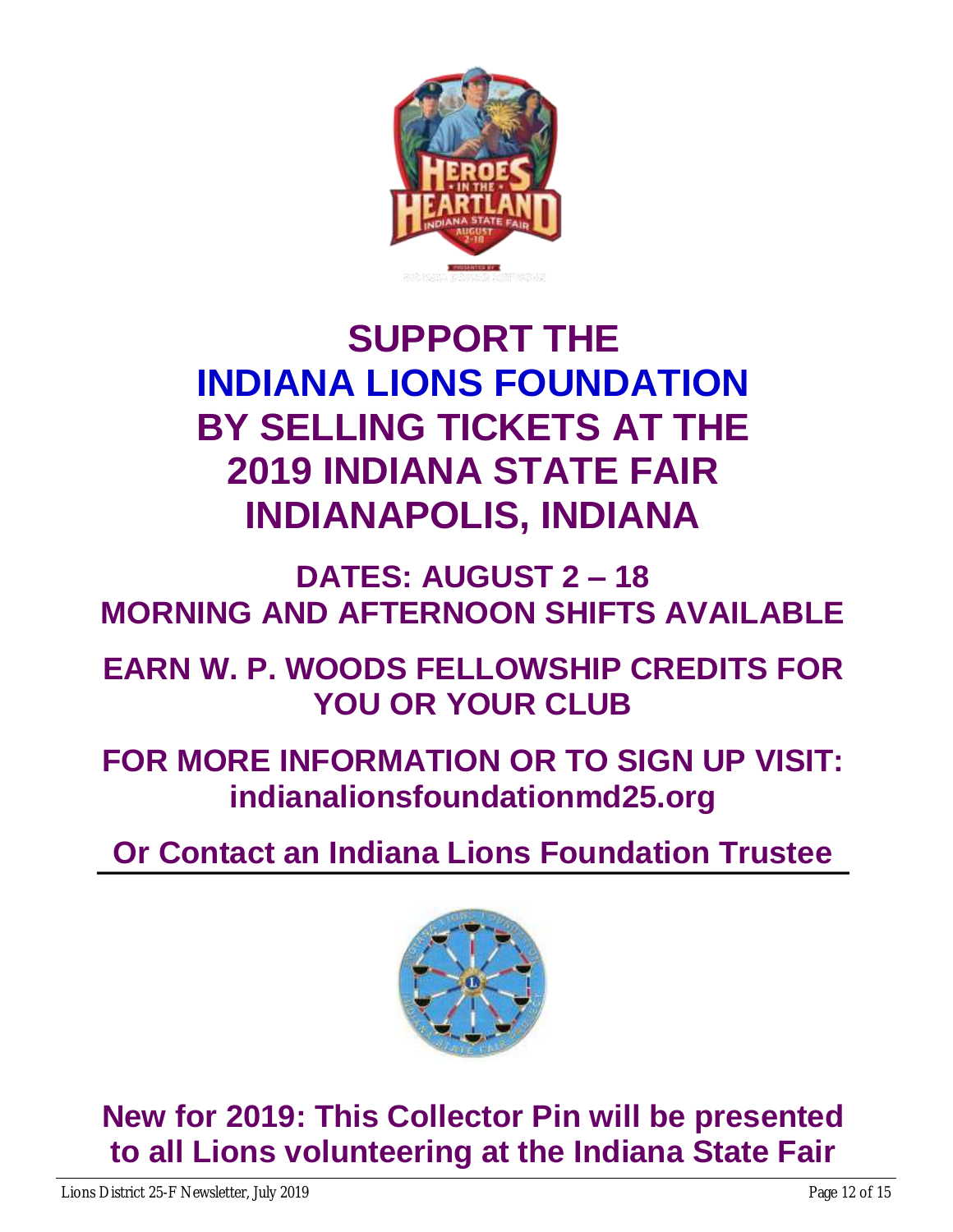# *WANT TO EARN MONEY FOR YOUR LIONS CLUB, SCHOOL GROUP OR NON-PROFIT ORGANIZATION?*

### **WORK WITH THE INDIANAPOLIS WASHINGTON**

### **TOWNSHIP LIONS CLUB**

#### **AT**

#### **THE INDIANA STATE FAIR, AUGUST 2 - 18, 2019,**

### **AT THEIR ROASTED CORN BOOTH.**



# **YOUR GROUP WILL BE PAID \$8.50 PER HOUR**

# **FOR THE TOTAL HOURS YOU WORK,**

# **YOU WILL RECEIVE A FAIR ADMISSION TICKET**

# **AND BE REIMBURSED FOR PARKING EACH DAY THAT YOU WORK.**

**STUDENTS MUST BE AT LEAST 16 YRS. OLD - SIGN UP AS CREW INCLUDE YOUR INFO & SPECIFIC GROUP NAME PLEASE READ ALL INSTRUCTIONS ON CORN STAND SIGNUP PAGE**

**SIGN UP NOW!!**

# **CLICK THE CORN STAND 2019 TAB ON OUR CLUB WEBSITE**

**http://e-clubhouse.org/sites/iwtlc/**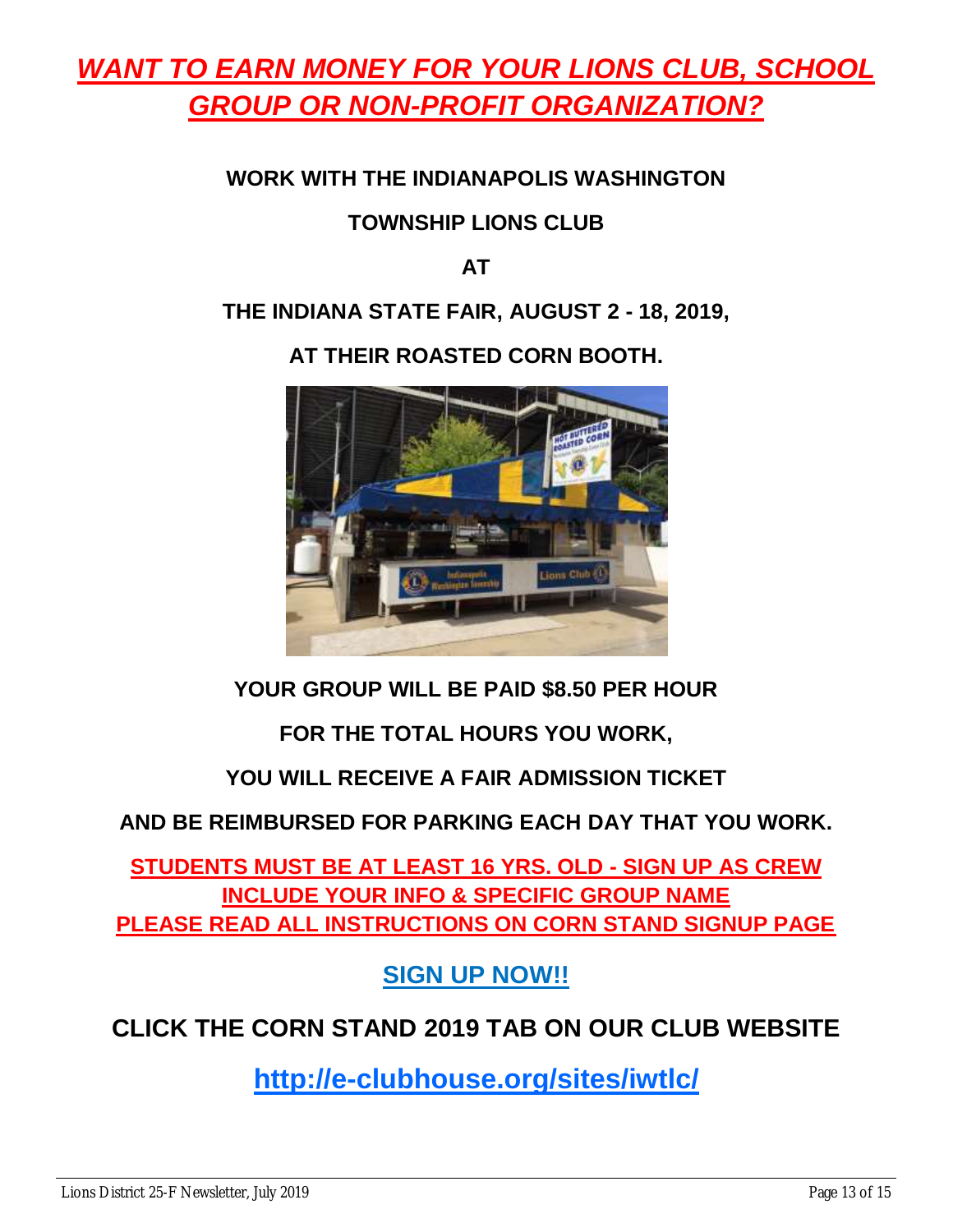**Organization Day Saturday, July 13, 2019**

**Camp Woodsmoke**

**Officer Training at 9 A. M. Lunch at 12 P. M.**

**Food Provided: Chicken and Drinks**

**Attendees need to bring: A Side Dish and/or Desserts Your own cutlery, cups, paper plates, napkins**

**We Encourage you all to attend as we'd like to set an**

**Attendance record for number of Clubs and Members attending.**

# *MD-25 INTERNATIONAL PIN DESIGN*

Singapore 2020



Congratulations goes out again to

District E - Cecelia Schulz

for the winning design of the

Indiana State Pin for Singapore.

Final artwork by Recognition Services

Design requirements were

- \*Convention year 2020
- \*Lions International logo
- \*Lions of Indiana recognition MD25/ Indiana USA
- \*Graphic representing Indiana the checkered flag
- \*Convention site -Singapore
- \*Graphic representing convention site the statue at the entrance

Lion Patricia Bigham, State Pin Design Chairperson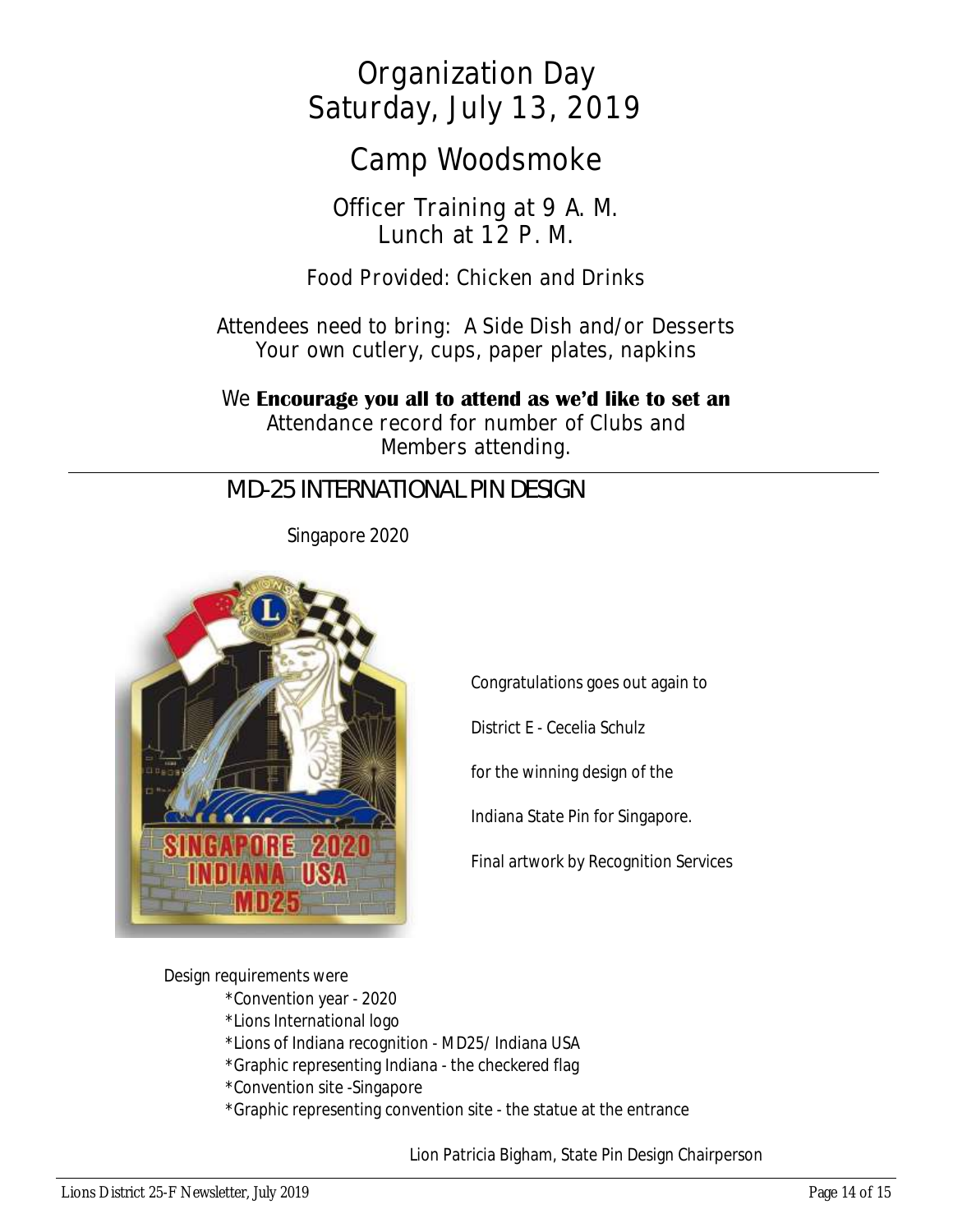# **DISTRICT 25-F CLUB DONATION NOTIFICATION**



Date:

The club of District 25-F:

would like to make the following donations to the projects so indicated:

| <b>DISTRICT 25-F PROJECT</b> | <b>DISTRICT 25-F COMMITTEE</b> | <b>DISTRICT 25-F PROGRAM</b> |               |
|------------------------------|--------------------------------|------------------------------|---------------|
| CAMP                         | EYEGLASS                       | SPECIAL                      | <b>VISION</b> |
| WOODSMOKE                    | <b>RECYCLING</b>               | <b>OLYMPICS</b>              | SCREENING     |
|                              |                                |                              |               |

#### **MD 25 LIONS OF INDIANA STATE PROJECTS**

| CANCER         | LEADER | <b>VISION FIRST</b>    | INDIANA SCHOOL    | <b>SPEECH AND</b> |
|----------------|--------|------------------------|-------------------|-------------------|
| <b>CONTROL</b> | DOG    | & OPERATION KIDS SIGHT | FOR THE BLIND AND | <b>HEARING</b>    |
|                |        |                        | VISUALLY IMPAIRED |                   |
|                |        |                        |                   |                   |
|                |        |                        |                   |                   |
|                |        |                        |                   |                   |

|  | <b>ADDITIONAL</b> |  |
|--|-------------------|--|
|  |                   |  |

| <b>DIABETES</b><br>product the product of the product of | <b>LAW CAMP</b><br>a company of the company of the company | YOUTH EXCHANGE<br>the control of the control of the control of the con- |     |  |
|----------------------------------------------------------|------------------------------------------------------------|-------------------------------------------------------------------------|-----|--|
|                                                          |                                                            |                                                                         | 143 |  |
|                                                          |                                                            |                                                                         |     |  |